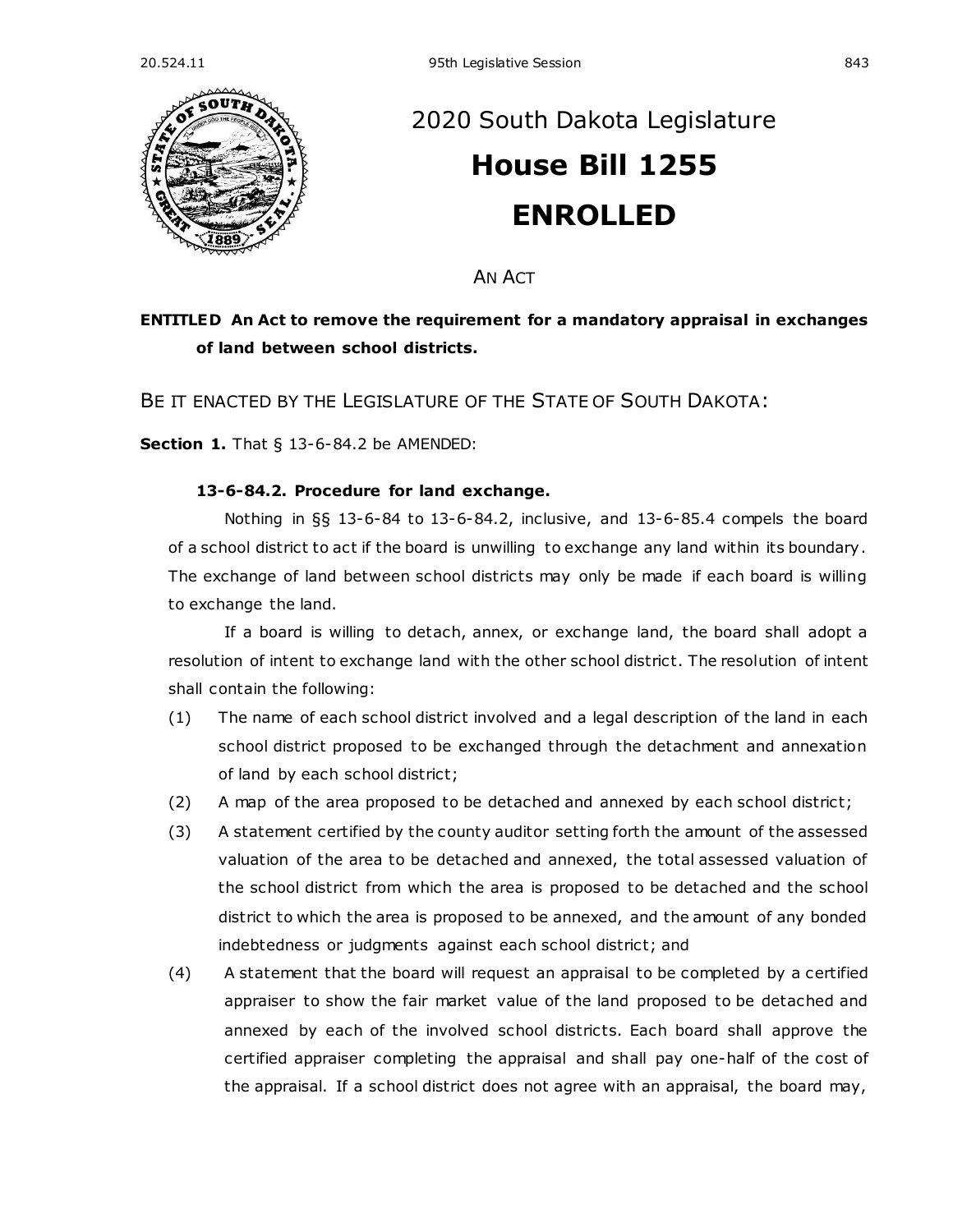within thirty days of the receipt of the appraisal and at its own expense, order another appraisal from a different certified appraiser.

The board of each involved school district shall, within five days of the passage of the resolution of intent, forward a copy of the resolution to the other school district and to the Department of Education. The board of each involved school district shall acknowledge receipt of the resolution of intent at its next school board meeting, and representatives from both of the involved school districts shall meet and mutually agree on a certified appraiser to complete the appraisal.

A board may object to the appraisal within forty-five days of acknowledging the receipt of the appraisal. Unless a board objects, the board of each involved school district shall, within sixty days of acknowledging the receipt of the appraisal, schedule a public hearing to consider the proposed land exchange.

Notwithstanding subdivision (4) of this section, the requirement that an appraisal be completed as a condition of the proposed land exchange may be waived upon the adoption of a resolution by both boards. No later than sixty days after the adoption, the board of each involved district shall schedule a public hearing to consider the proposed land exchange.

Following the public hearing, the board of each involved school district shall either approve or reject the land exchange. Notwithstanding any other provision in law, a decision by a board to reject the land exchange does not create any cause of legal action against the district or board, or constitute grounds for an appeal pursuant to  $\S$  [13-46-1.](https://sdlegislature.gov/Statutes/Codified_Laws/DisplayStatute.aspx?Type=Statute&Statute=13-46-1) If the action of each of the involved school districts approves a land exchange and no petition for an election is filed pursuant to  $\S$  [13-6-84.3,](https://sdlegislature.gov/Statutes/Codified_Laws/DisplayStatute.aspx?Type=Statute&Statute=13-6-84.3) the resolutions approving the land exchange shall be forwarded to the county commissioners having jurisdiction over the involved school districts. The county commissioners shall act pursuant to § [13-6-87.](https://sdlegislature.gov/Statutes/Codified_Laws/DisplayStatute.aspx?Type=Statute&Statute=13-6-87)

**Section 2.** [That § 13-6-86 be AMENDED:](https://sdlegislature.gov/Statutes/Codified_Laws/DisplayStatute.aspx?Type=Statute&Statute=13-6-86)

## **[13-6-86. C](https://sdlegislature.gov/Statutes/Codified_Laws/DisplayStatute.aspx?Type=Statute&Statute=13-6-86)ontents of resolution for boundary change.**

A resolution for a proposed boundary change includes the following information based on the final plan for detachment and annexation:

- (1) The names of the school districts involved and the legal description of the area proposed for detachment and annexation;
- (2) A map of the area proposed for detachment and annexation, including a portion or all of the district from which the area is to be detached and the district to which the area is to be annexed;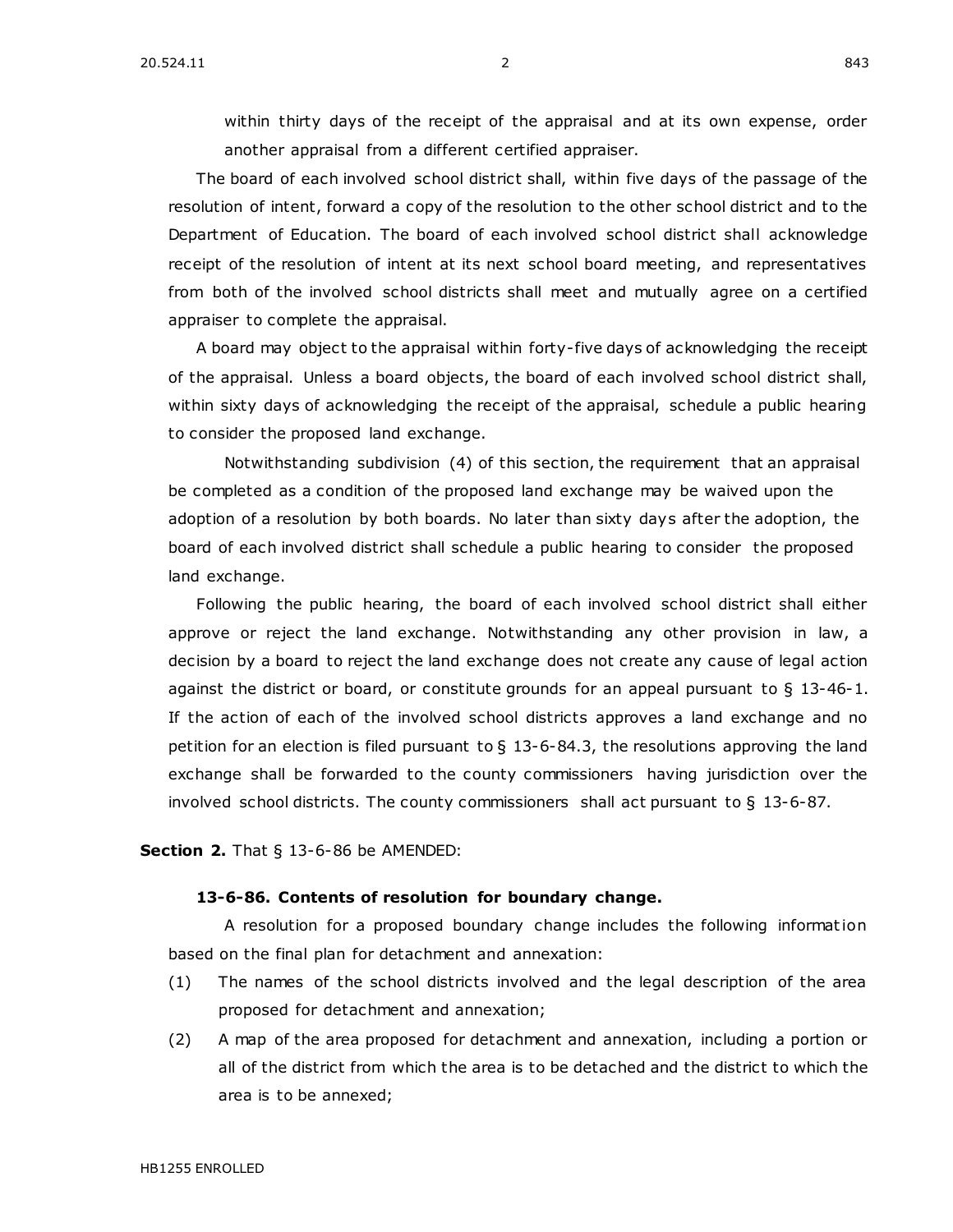- (3) A statement certified by the county auditor setting forth the amount of the assessed valuation of the area to be detached, the amount of the assessed valuation of the area to be annexed, the total assessed valuation of the school district from which the area is proposed to be detached, and the amount of any bonded indebtedness or judgments against the school district;
- (4) Unless waived by the boards of both school districts, as provided for in § [13-6-84.2,](https://sdlegislature.gov/Statutes/Codified_Laws/DisplayStatute.aspx?Type=Statute&Statute=13-6-84.2) an appraisal completed by a certified appraiser that shows the fair market value of the land proposed to be detached and annexed. The appraisal shall be completed by a certified appraiser approved by the school board of each involved school district, and each involved school district shall pay one-half of the cost of the appraisal. If an involved school district does not agree with the appraisal, the school district may, within thirty days of receipt of the appraisal and at its own expense, request another appraisal from a different certified appraiser. The appraisal shall include the potential fair market value of the land to be detached and annexed as if the land was fully developed as determined by consideration of the current zoning, the nearest municipality's proposed zoning for the next ten years, and the nearest municipality's comprehensive plan; and
- (5) The ownership interests in the land.